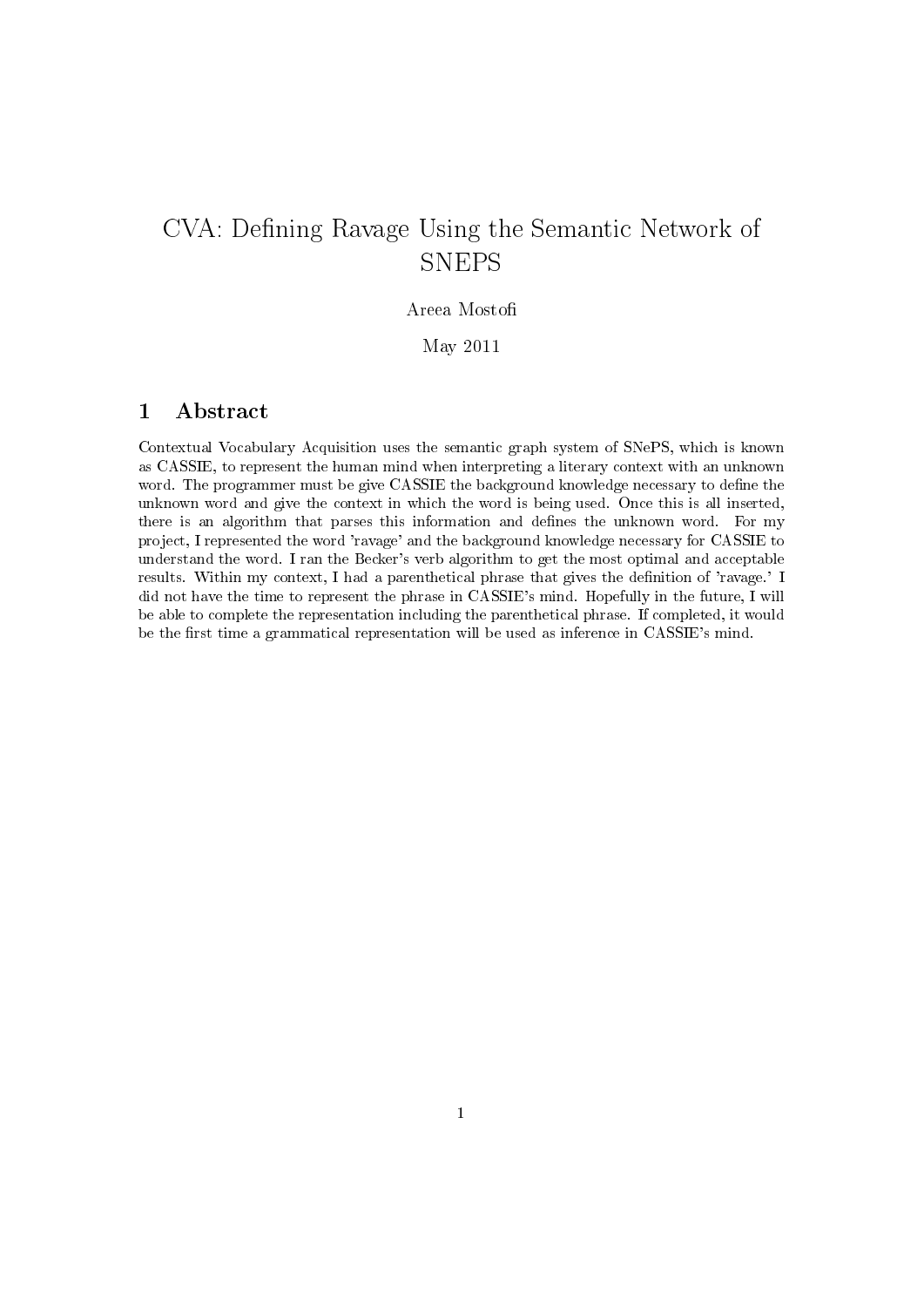#### 2 CVA, CASSIE and SNePS

When people are reading a passage and they come across a word they don't know there is a number of possibilities on how they treat this word. They will either be lazy and just skip over it, look it up online or in a dictionary, or attempt to define the word using the context. They use their background knowledge, the context, and maybe even their knowledge of etymology to guess what the word might mean. The Contextual Vocabulary Acquisition project uses computation to represent this process using a semantic network and algorithms to solve this problem. This information is represented using the SNePSUL language and inserted into a cognitive agent known as CASSIE.

CASSIE is a cognitive agent that processes the information given to her in a semantic network. A semantic network is a directed graph that uses edges as relations to connect together nodes objects, actions, etc. She uses relations to understand what is going on in her mind and the information given to her. Using these relations she builds a knowledge network which she can parse through to answer questions that are asked of her by the programmer. Using this parsing process she receives information, from the programmer, to add to her knowledge network. To do all of this she takes in information using the SNePS programming language. There are two versions of this, SNePSUL and SNePSLOG. This language is logic based in both versions, and both output very similar information; however the difference is how you input the information. Therefore, either could be used successfully, but for my project I used SNePSUL.

There are many ways to go about the CVA project to come to an output. The main process includes four main steps. The first and probably the hardest part is picking a context with an unknown word. The second step is showing the context to the subjects and interviewing them about the unknown word. The third step is representing the thought process needed to understand the context, in a semantic network. The final step is taking that semantic representation from the third step and translating it into SNePSUL. A context with an unknown word has to be easy enough to be understandable from the context, but not too easy that a synonym can be found. The context must also have enough background knowledge so that it can help the subjects understand the context. This will help them answer questions about their thought process. Some of these questions include what background knowledge they used at coming to the conclusion of the meaning, and what in the context helped them come to a conclusion. Background knowledge can include not only meanings of words, but also grammatical knowledge included in the English writing. After getting the information from the verbal protocol, the best information is taken and translated into a graphical representation. This representation needs to have enough background knowledge to help CASSIE give a denition. From the graphical representation it is an easy translation into SNEPSUL code for the programmer. Then the algorithm is used to parse through CASSIE's mind give a definition of the unknown word.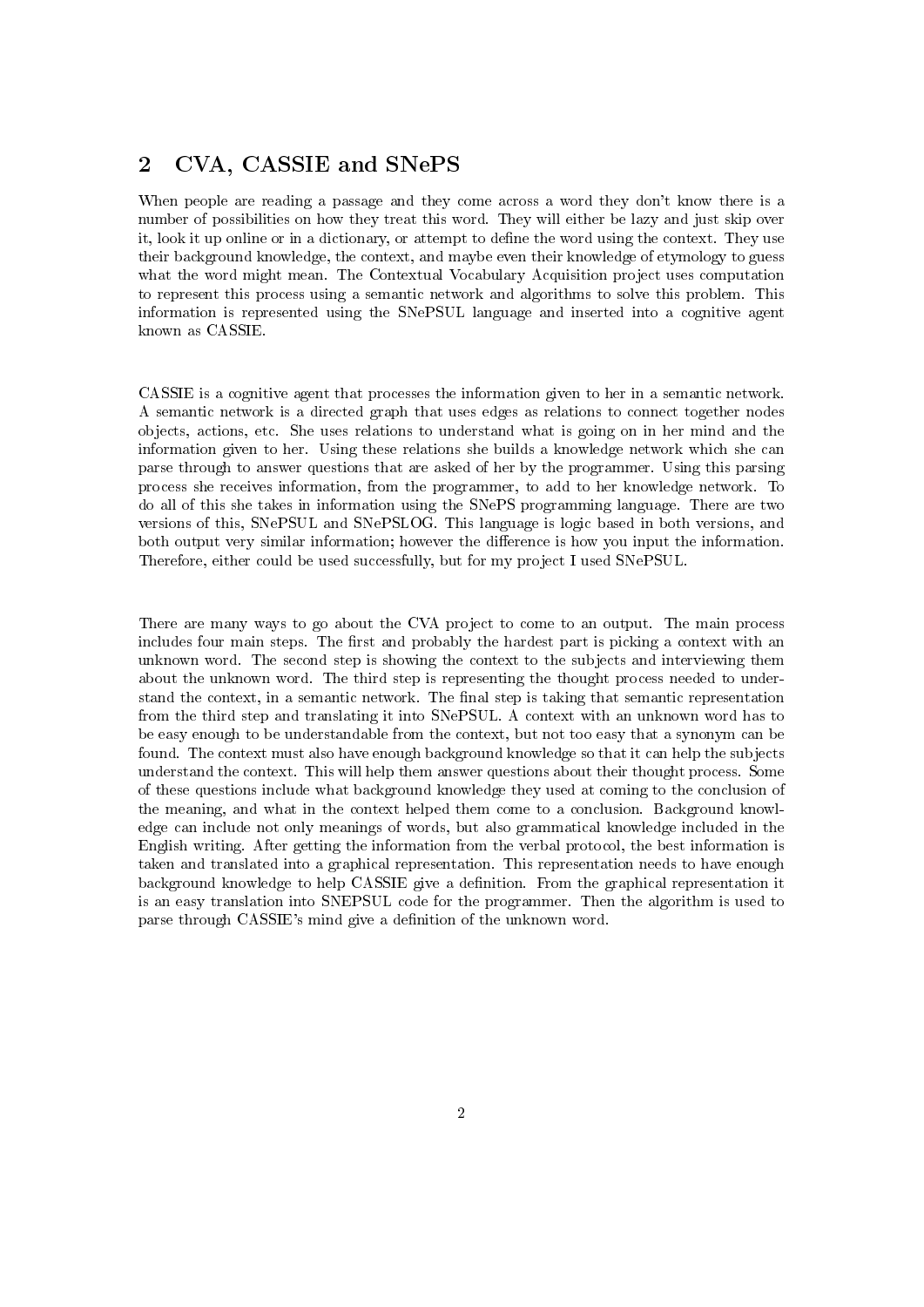### 3 My Context

I picked a context that would have an interesting way for representation and give interesting verbal protocal. For my context I selected:

"The invading armies proceeded to RAVAGE-completely ruin and destroy-the local churches, schools and public buildings."

The unknown word is 'ravage.' The meaning of the 'ravage' by the Oxford English Dictionary is "to devastate, lay waste (land, a country, etc.), as by deliberate destruction or plunder." Because this is a very common word, I decided to replace the word with a Farsi translation 'verani.' The reason I replaced the word is because the word 'ravage' is common among the vocabulary of a college student. This would make the interviews useless because these subjects would not use the context or background knowledge to infer the meaning.

In my context there is also a parenthetical phrase, "completely ruin and destroy," which is preceded by the word 'ravage.' The point of a parenthetical phrase is to dene the preceding word for the reader. Many times it is used when the word is out of the scope of the readers' vocabulary knowledge.

## 4 Verbal Protocols (Interviews)

The use of the parenthetical phrase and use of 'verani', made my verbal protocols give an interesting perspective of how to interpret the context. I felt that using the parenthetical phrase for all of my verbal protocols would not provide enough information that I could use for my representation. In addition, an experiment that I found interesting was about whether or not people know the purpose of a parenthetical phrase. Therefore, I decided to perform four interviews in total: two with the parenthetical phrase and two without the parenthetical phrase. As I stated before, I decided to use 'verani' in the place of 'ravage' because 'ravage' can be a common place word. Out of the two interviews with the parenthetical phrase both subjects knew what the parenthetical phrase was for; both tried their best not to use the information in the phrase to define the word. The subjects that didn't have the parenthetical phrase had difficulty defining 'verani' as being associated to destruction. Instead they concentrated on invasion which is suggested the context. I decided that only two of the four protocols, one from each group, provided usable information for my research.

First, I will begin with the interviewee that was given the parenthetical phrase. (For purposes of privacy I will just call her AL). AL understood what the parenthetical phrase was and when asked the meaning of 'verani', she explicitly stated, "Destroy is already used to define the word." In her own words, she defined 'verani' as "armies conquer, capture, and take over." Then when I asked her how she inferred this information she cited the context and her background knowledge. She stated that from her background knowledge she knows that invading armies "burn down and demolish the areas they are invading." So from the context, she concluded that the armies were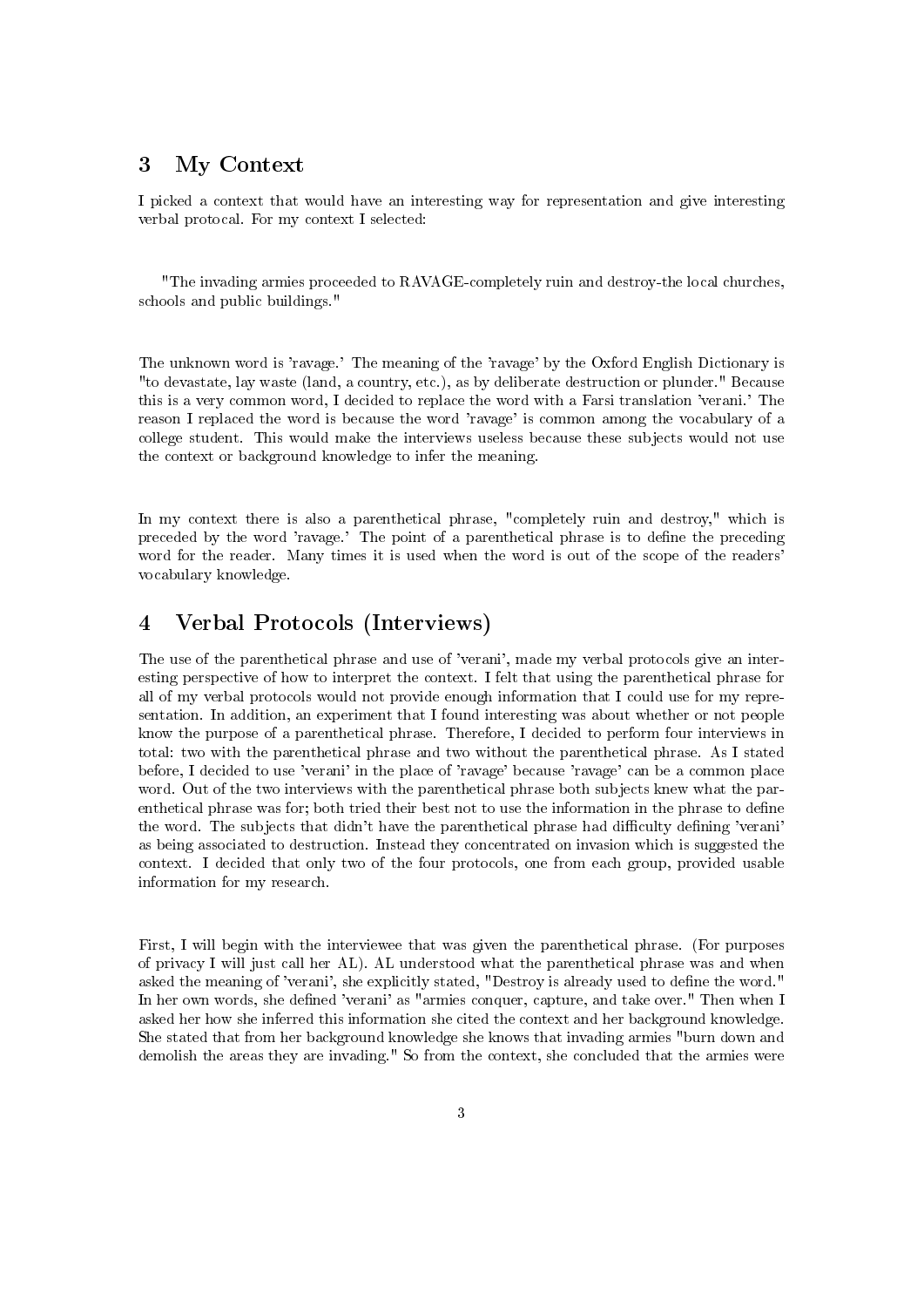invading armies and used her background knowledge to infer what their actions might be. Then when asked why do they 'verani' the local churches, schools and public buildings, she replied, "They do this in order to destroy order and cripple government." So the general background knowledge I received from this verbal protocol is that invading armies burn down and demolish the areas they are invading in order to destroy organization.

The second interviewee was Mr. O, and I did not provide for him the context with the parenthetical phrase. When I asked him for a denition of the word 'verani,' he interpreted the word as "to take over." Then when I asked him to elaborate, he gave two perspectives on what invading armies do when they "take over." First, he stated that invading armies could perform harmful actions to public buildings. Second he mention, for example, the United States was an invading army that helped the people of Italy, during World War II; they helped preserve public buildings. Later in the interview, he explained that the invading armies did not have to be armies in the strictest sense of soldiers and troops, but could be also understood as bed bugs. Around this time, the bed bug epidemic was occurring in New York City and surrounding areas, and he therefore felt that the "bed bugs are invading cities." Although I did not use his information directly in my representation it gave an interesting point of view on how people can process contextual information.

#### 5 Representation

There were many ways to represent my background knowledge and context in such a way to get CASSIE to understand the passage. Background knowledge does not only include general knowledge statements but also has to contain logic rules to represent what a person's mind does naturally. Originally, I was going to use Mr. O's idea that armies can preserve in some instances. Instead I decided that the majority of the time armies destroy, so there is no need to represent the preservation as an act of armies. Therefore, I have represented that armies only destroy.

#### 5.1 Background Knowledge

First, I needed some background knowledge that will help CASSIE run the algorithm. I needed to represent that invading armies destroy churches, schools, and public buildings. I did not represent churches, schools and public buildings seperately, as I did for my verbal protocol, but decided that all three are public buildings. This will make the representation easier for insertion into CASSIE's mind.

"Invading armies destroy public buildings."

Using this statement, I created a general rule that would activate CASSIE's inference engine whenever she sees the word 'ravage.' This rule would take in all variables because it should be able to be used in different situations. This rule, however, is generally just catered to this special case.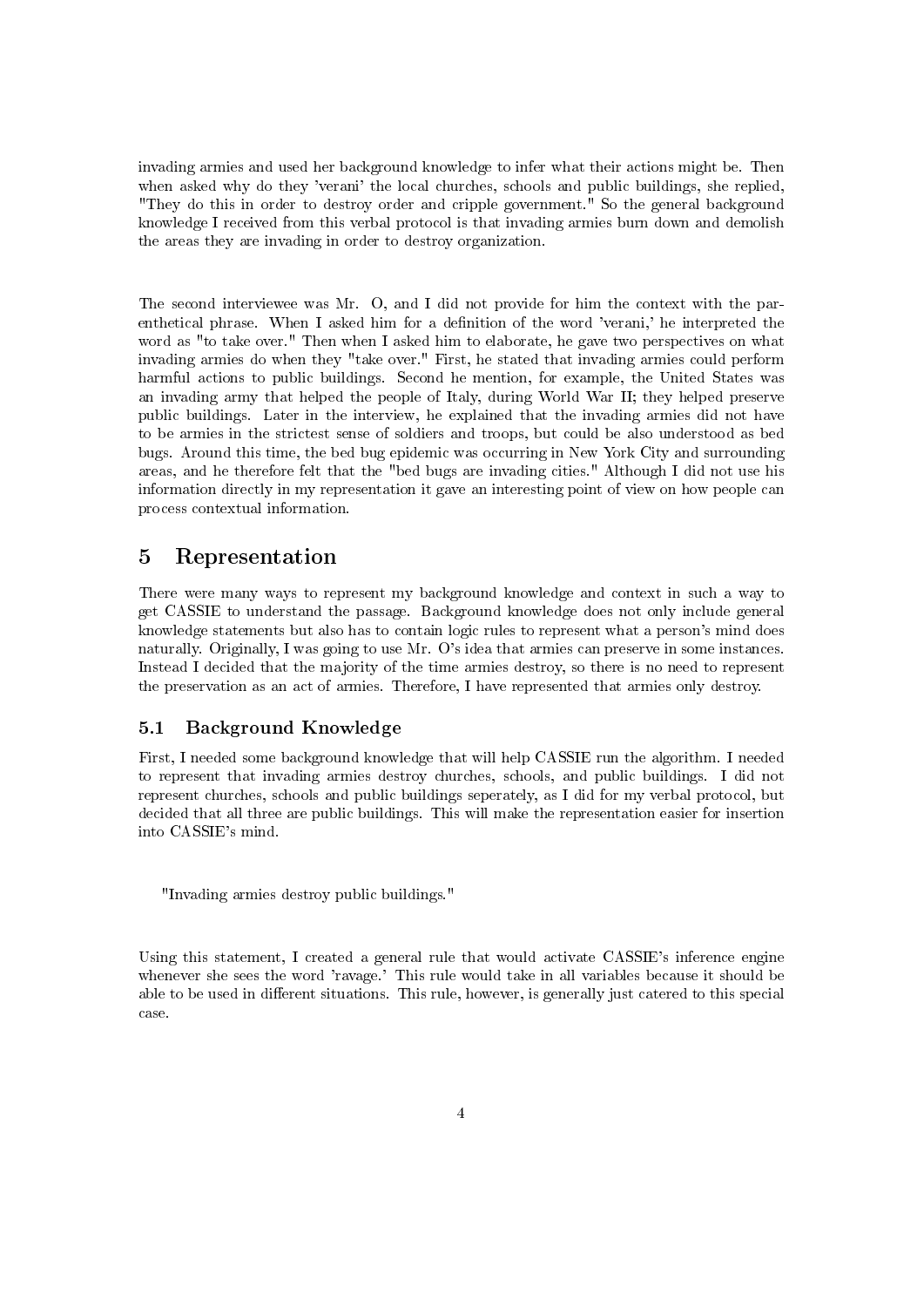For all x, y, act1, act2. If x does act1 to y and x does act2 to y and act2 is unknown then if x does act2 to y then x does act1 to y.

The general rule activated to say for all invading armies(x), public buildings(y), destroy(act1), and 'ravage'(act2). If invading armies destroy public buildings, and invading armies 'ravage' public buildings, and 'ravage' is unknown, then if invading armies 'ravage' public buildings then invading armies destroy public buildings.

#### 5.2 Context

I represented the context exactly as above using public buildings jointly instead of separately as churches, schools and public buildings. I must also represent 'ravage' as being unknown.

Invading armies ravage public buildings.

Ravage is the unknown word.

#### 6 Code Representation

The code is represented using SNEPSUL sub-language of SNePS. SNePS uses Case Frames as a simple way to write and understand the code. These case frames are used to represent the given world in relationships. Before I explain the use of case frames, there are special tokens that are used in order to use these case frames. First 'describe' is used to give an output of what CASSIE understood of the representation. Then the use of 'assert' and 'build' are very similar in the sense that they build nodes. 'Assert' is used to create main nodes, while 'build' creates the secondary nodes based off of that assertion.

I used five of the Case Frames of SNePS to represent my background knowledge. I will describe these case frames in English then show their use in my project. First, I used the member class case frame which states that x is a member of the class of y. An example of this is that  $Ford(x)$ is the member of the class of car companies(y). Another case frame that I used is the agent act action object. This is useful in describing a subject, who is doing some action to an object. For example the agent John does the action of reading the object "Of Mice and Men." The next case frame is the object property case frame. This describes a property that an object has. One example of this is the object car has the property of being yellow.

Within all of these case frames there is a building of a lex arc. This is created to represent the lexical name of the nodes that are created. The most important Case Frame that I used was the antecedent consequence Case Frame. This represented a universally quantified if-then statement in logic. Within the if-then statement, the building of other case frames occur. First the variables are quantified, then the antecedent followed by case frames, and finally the consequence followed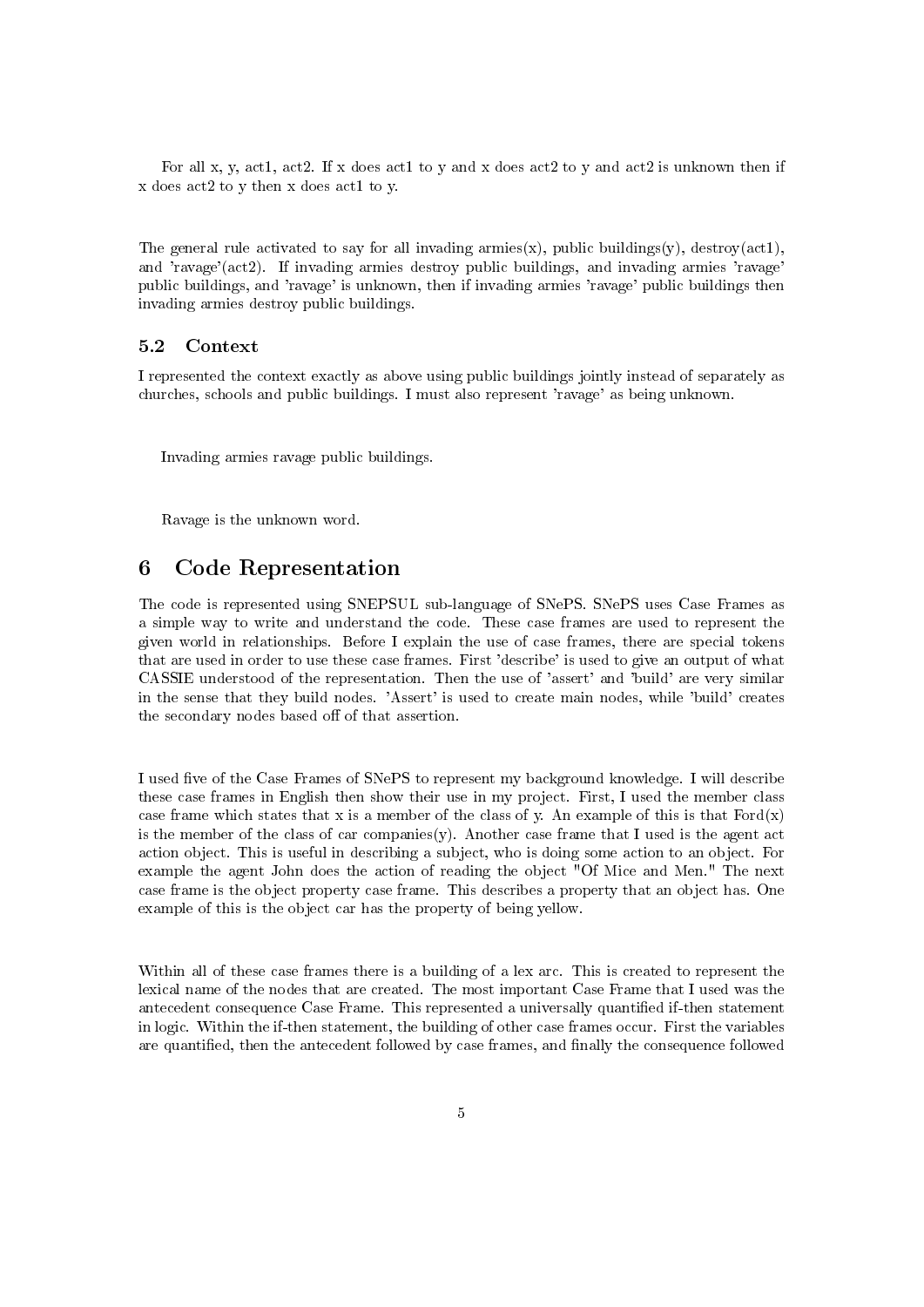by case frames. In order for this case frame to work all of the embedded antecedent case frames must be able to processed before it moves to the consequence to create a rule.

#### 6.1 Background Knowledge

The first idea I represented was the notion that armies destroy public buildings. In this representation, I used '#' and '\*' because both are related. The use of the '#' is to "declare" a variable while the use of '\*' is to utilize that variable. Therefore, I started by declaring and assigning member class to both armies and public buildings.

(describe (assert member  $\#\text{armies class (build lex "Invading Armies"))$ ))

(describe (assert member  $\#$ buildings class (build lex "public buildings")))

From there I used these created variables to say that armies do the act of destroying public buildings.

(describe (assert agent \*armies act (build action (build lex "destroy") object \*buildings)))

From the explicit background knowledge and the context, this next rule fires using CASSIE's inference engine. This rule's purpose is described above. In this rule, the variables are first quantified using '\$' then utilized by  $*$ ' like above. The &ant is used to show that there are multiple arguments to the antecedent. The cq represents the consequence, and within the cq there is another ant and cq rule.

(describe (assert forall (\$x \$y \$act1 \$act2) &ant ((build agent  $*_{x}$  act (build action  $*_{act}1$  object  $*_{v}$ )) (build agent  $x \text{ act (build action } x \text{ act 2 object } y)$ ) (build object \*act2 property (build lex "uknown"))) cq (build ant (build agent  $x$  act (build action  $x$  act 2 object  $xy$ )) cq(build agent \*x act (build action \*act1 object \*y)))))

#### 6.2 Context

Once the background knowledge is given, the context must be given. The context code is very similar to the background knowledge, but one major difference is 'add' is being used in place of 'assert.' This is used to represent the new information that is being added to what CASSIE already knows in her mind. She then takes this information and makes inferences from it.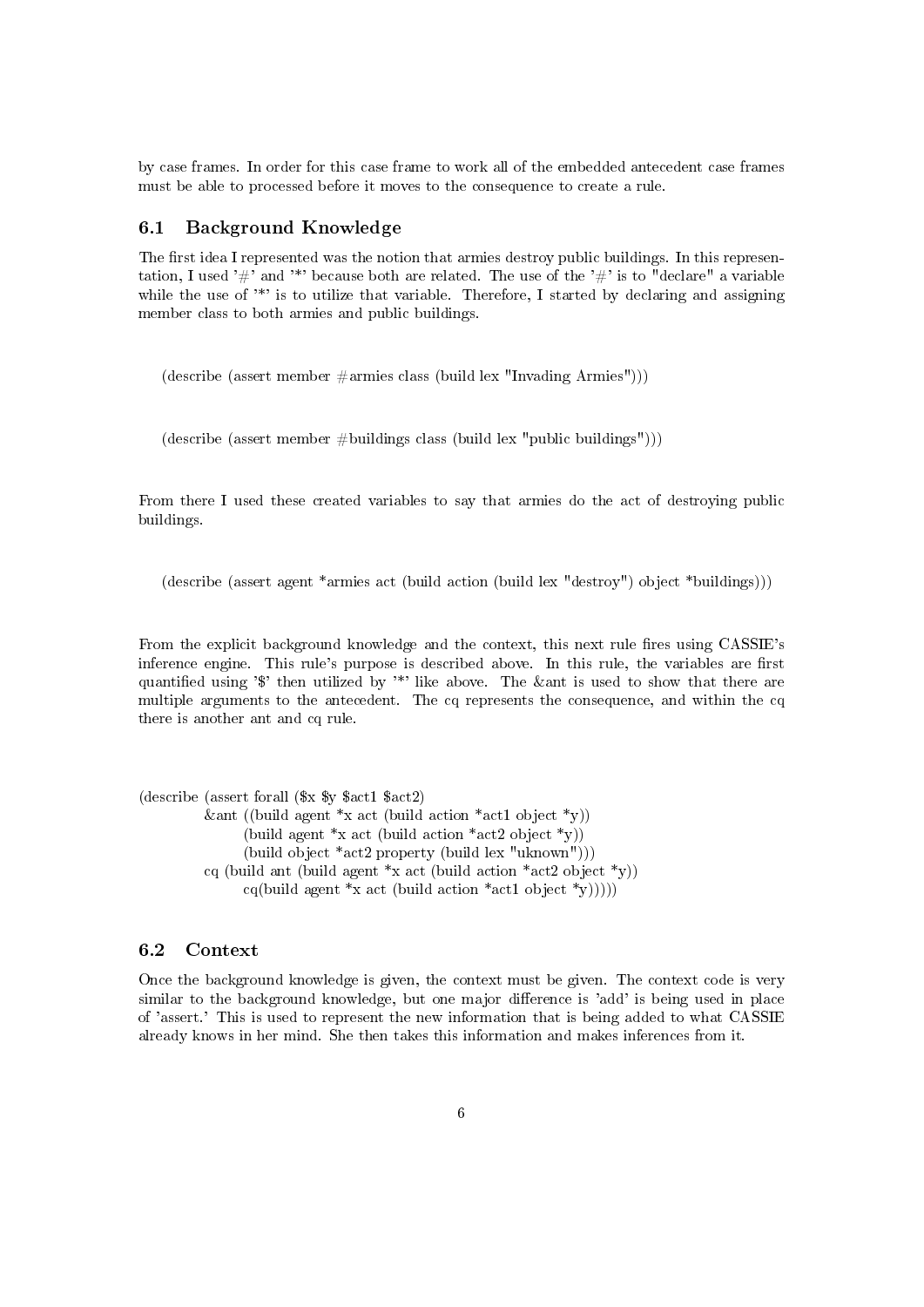First I represent the context "the invading armies ravage public buildings." The variables that were declared before are also being used here because they are already in CASSIE's mind and do not need to be created again.

```
(describe (add agent *armies
         act (build action (build lex "ravage")
         object *buildings)))
```
Then I have to add that 'ravage' is the unknown word so CASSIE can run the algorithm on this word.

(describe (add object (build lex "ravage") property (build lex "unknown")))

# 7 Results

After all of the code is inputted into CASSIE's mind, I then ran the verb algorithm on the information. Instead of using the regular verb algorithm, I decided to use Becker's verb algorithm. The main reason why I used Becker's algorithm was because it provided a better output for my word. It was more clear and concise in defining the word and gave better descriptors with the output. The output that was given as:

verb:

```
lex: ravage;
property: unknown;
similar action: (destroy);
effect: (destrov);transitivity: (transitive);
```
The algorithm outputted exactly what was needed to show that CASSIE found a relation between 'ravage' and 'destroy' whenever given 'ravage' as an unknown. She found that not only is 'destroy' a similar action to 'ravage,' but also that the effect of ravaging is to destroy something.

### 8 Future Work

The way I represented this context and attempted to dene 'ravage' is just one of many ways to complete this task. For my future work, there is one other way that I would like to represent my context and background knowledge in CASSIE's mind. Once again, my context is "The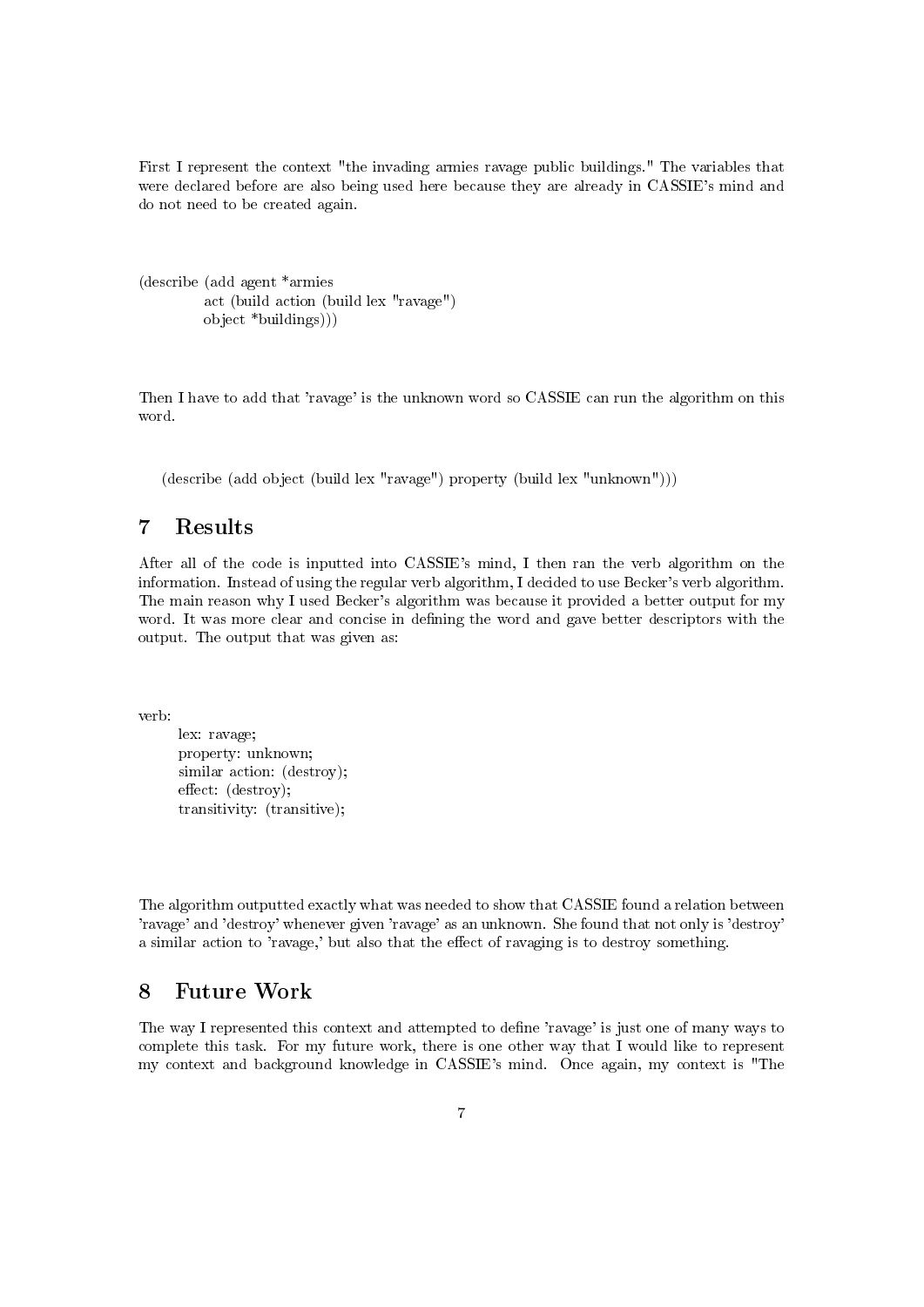invading armies proceed to ravage-completely ruin and destroy-the local churches, schools and public buildings." My way of representing this context to CASSIE, is by giving her the exact sentence. This would be a productive method to represent a context because a truly general rule could then be created for CASSIE, saying that anything in a parenthetical phrase is the definition of the preceding word.

In order to do this, the sentence must be represented in CASSIE's mind. There is a case frame in SNePS that can be used to represent this sentence. (For a more complete description see the SNePS manual.) From there a rule must be created to parse this sentence, looking for the dashes in the sentence. Once it finds a opening dash it takes all of the information until the closing dash and incorporates this as the definition or paraphrase of the preceding word. This example would not use the verb algorithm, such as my representation, but needs another algorithm or special questions to ask CASSIE to infer the meaning of 'ravage' from the parenthetical phrase.

CASSIE is a perfect example of the idea of a thinking computer. She can take information given to her and parse through it and answer questions. She can find contradictions and change her belief system when learning new idea. The future of CASSIE is a thinking machine that no longer needs programmed input but can parse through natural language data and think on its own. This is just the beginning of the future of Artificial Intelligence.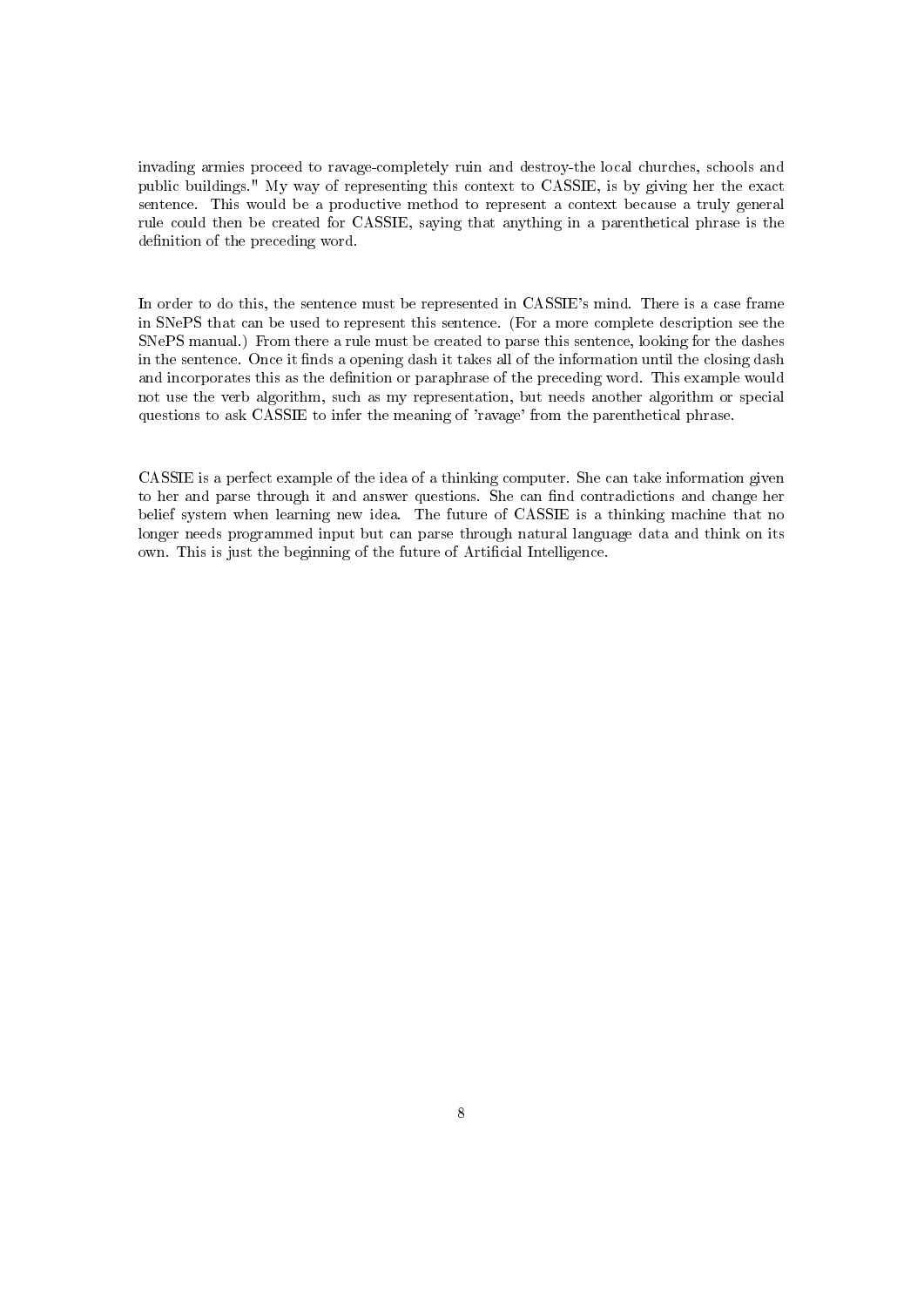# 9 Appendix

# A Demo File

```
; ================================================================
; FILENAME: AREEAMOSTOFI-RAVAGE-DEMO.txt
; DATE: 4/26/2011
; PROGRAMMER: Areea Mostofi
; Using the Becker Verb Algorithm
; Lines beginning with a semi-colon are comments.
; Lines beginning with "^" are Lisp commands.
; All other lines are SNePSUL commands.
;
; To use this file: run SNePs; at the SNePS prompt (*), type:
;
; (demo "AREEAMOSTOFI-RAVAGE-DEMO" :av)
;
; Make sure all necessary files are in the current working directory
; or else use full path names.
;==================================================
; Turn off inference tracing.
; This is optional; if tracing is desired, then delete this.
;^(setq snip:*infertrace* nil)
;Loading of the (default) appropriate definition algorithm:
;Not use because of ambiguity of output.
;(load "/projects/rapaport/CVA/STN2/defun_verb.cl")
;Loading of Becker's Verb Algorithm
^(load "/projects/rapaport/CVA/verbalgorithm3.1/defun_verb.cl")
;Clear the SNePS network:
(resetnet t)
; Optional:
; UNCOMMENT THE FOLLOWING CODE TO TURN FORWARD INFERENCING ON:
;
; ;enter the "snip" package:
; ^(in-package snip)
;
; ;turn on full forward inferencing:
; ^(defun broadcast-one-report (represent)
; (let (anysent)
   (do.chset (ch *OUTGOING-CHANNEL* anysent)
; (when (isopen.ch ch)
; (setq anysent
    (of (try-to-send-report represent ch)
```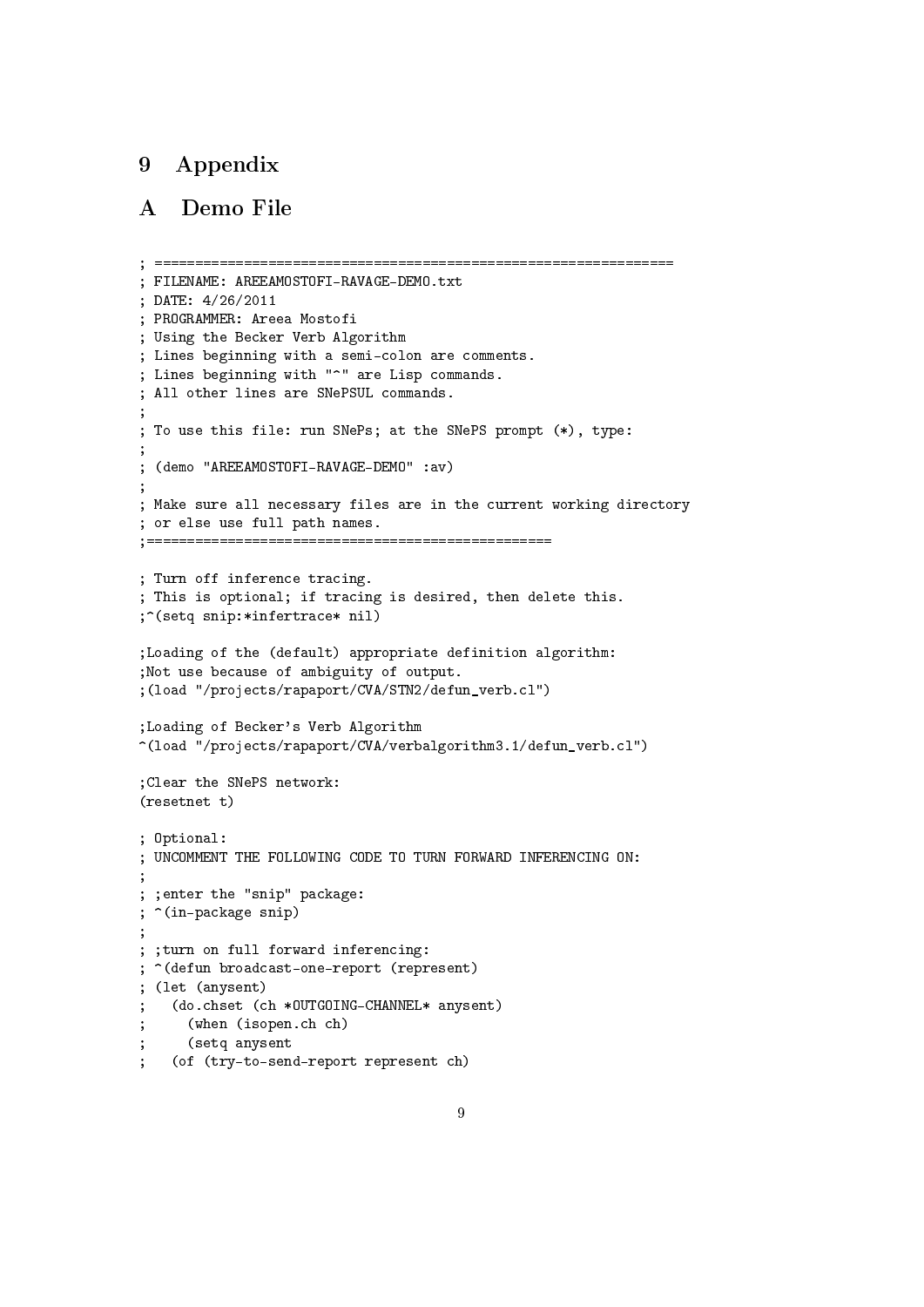```
; anysent)))))
; nil)
; ;re-enter the "sneps package:
\hat{m}(in-package sneps)
; load all pre-defined relations:
; NB: If "intext" causes a "nil not of expected type" error,
; then comment-out the "intext" command and then
; uncomment & use the load command below instead
;^(load "/projects/rapaport/CVA/STN2/demos/rels")
;(intext "/projects/rapaport/CVA/STN2/demos/rels")
;loading of Becker's Relations
^(load "/projects/rapaport/CVA/verbalgorithm3.1/rels")
; load all pre-defined path definitions:
;(intext "/projects/rapaport/CVA/mkb3.CVA/paths/paths")
;^(load "/projects/rapaport/CVA/mkb3.CVA/paths/paths")
;loading of Becker's
^(load "/projects/rapaport/CVA/verbalgorithm3.1/paths")
;BACKGROUND KNOWLEDGE:
;====================
;Invading armies destroy public buildings
(describe (assert member #armies class (build lex "Invading Armies")))
(describe (assert member #buildings class (build lex "public buildings")))
(describe (assert agent *armies act (build action (build lex "destroy") object (*buildings))))
;RULE:
;For all x, y, act1, act2 IF x does act1 to y and x does act 2 to y and act2 is unknown
;THEN IF x does act2 to y THEN x does act1 to y.
(describe (assert forall ($x $y $act1 $act2)
&ant((build agent *x act (build action *act1 object *y))
(build agent *x act (build action *act2 object *y))
(build object *act2 property (build lex "unknown")))
cq (build ant (build agent *x act (build action *act2 object *y))
cq(build agent *x act (build action *act1 object *y))));CASSIE READS THE PASSAGE:
;=========================
```
;Invading armies ravage public buildings.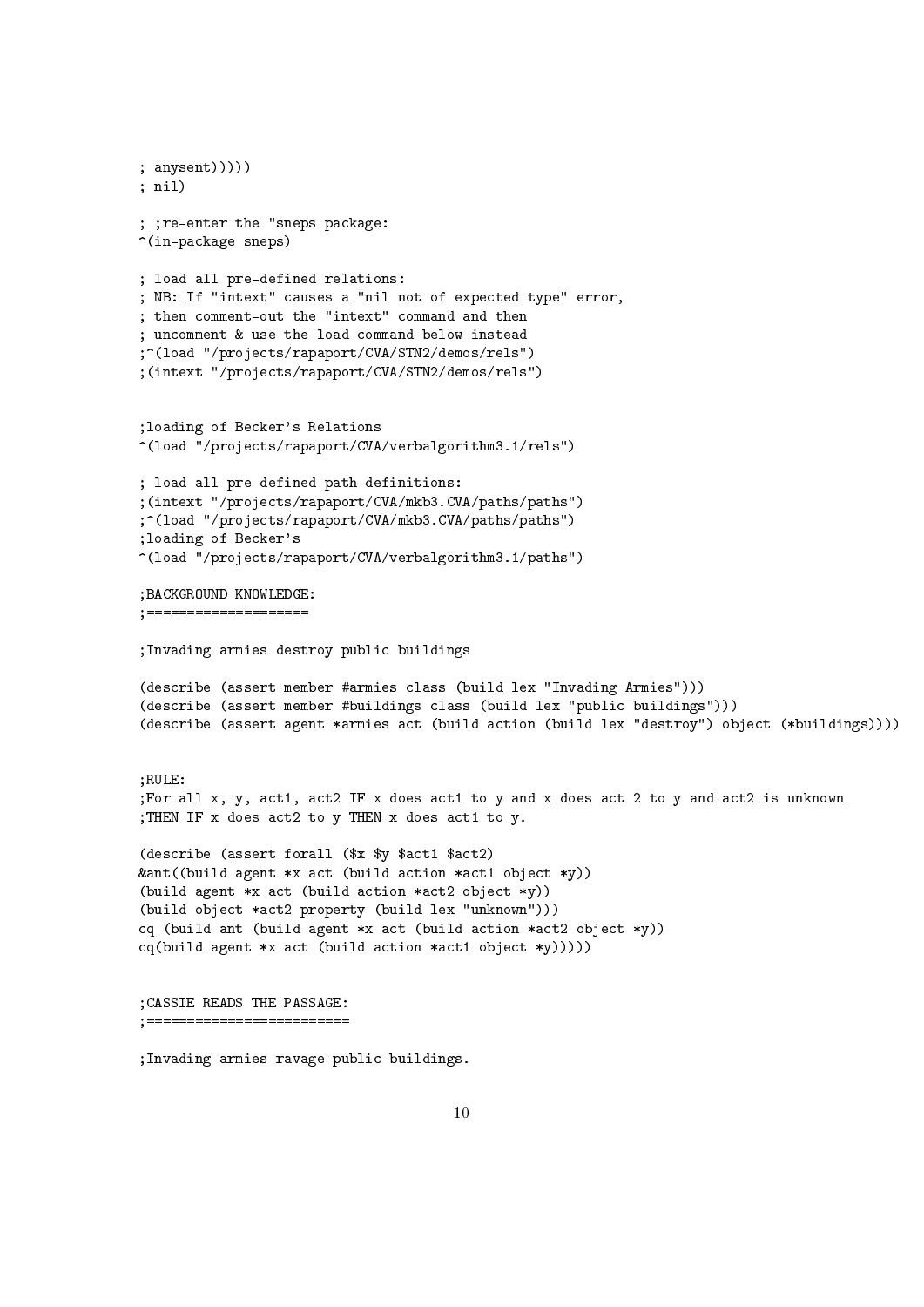```
(describe (add agent *armies
act (build action (build lex "ravage")
object *buildings)))
;Ravage is the unknown word.
(describe (add object (build lex "ravage") property (build lex "unknown")))
```

```
;Ask Cassie what "RAVAGE" means:
^(defineVerb 'ravage)
```
# B Trial Run

```
Script started on Wed 11 May 2011 07:32:01 PM EDT
nickelback {~/Desktop} > mlisp
International Allegro CL Enterprise Edition
8.2 [Linux (x86)] (Jul 9, 2010 16:05)
Copyright (C) 1985-2010, Franz Inc., Oakland, CA, USA. All Rights Reserved.
This development copy of Allegro CL is licensed to:
   [4549] University at Buffalo
;; Optimization settings: safety 1, space 1, speed 1, debug 2.
;; For a complete description of all compiler switches given the
;; current optimization settings evaluate (explain-compiler-settings).
;;---
;; Current reader case mode: :case-sensitive-lower
cl-user(1): :ld /projects/sni wu iz/bin
Error: "/projects/snwiz/bin" is not a regular data file
  [condition type: file-error]
Restart actions (select using :continue):
 0: retry the load of /projects/snwiz/bin
 1: skip loading /projects/snwiz/bin
 2: Return to Top Level (an "abort" restart).
 3: Abort entirely from this (lisp) process.
[1] cl-user(2): :ld /sn projects/sni wiz/bin/sneps
   Loading /projects/snwiz/bin/sneps.lisp
;;; Installing streamc patch, version 2.
Loading system SNePS...10% 20% 30% 40% 50% 60% 70% 80% 90% 100%
SNePS-2.7 [PL:2 2011/04/19 17:07:58] loaded.
Type '(sneps)' or '(snepslog)' to get started.
[1] cl-user(3): (sneps)
```
Welcome to SNePS-2.7 [PL:2 2011/04/19 17:07:58]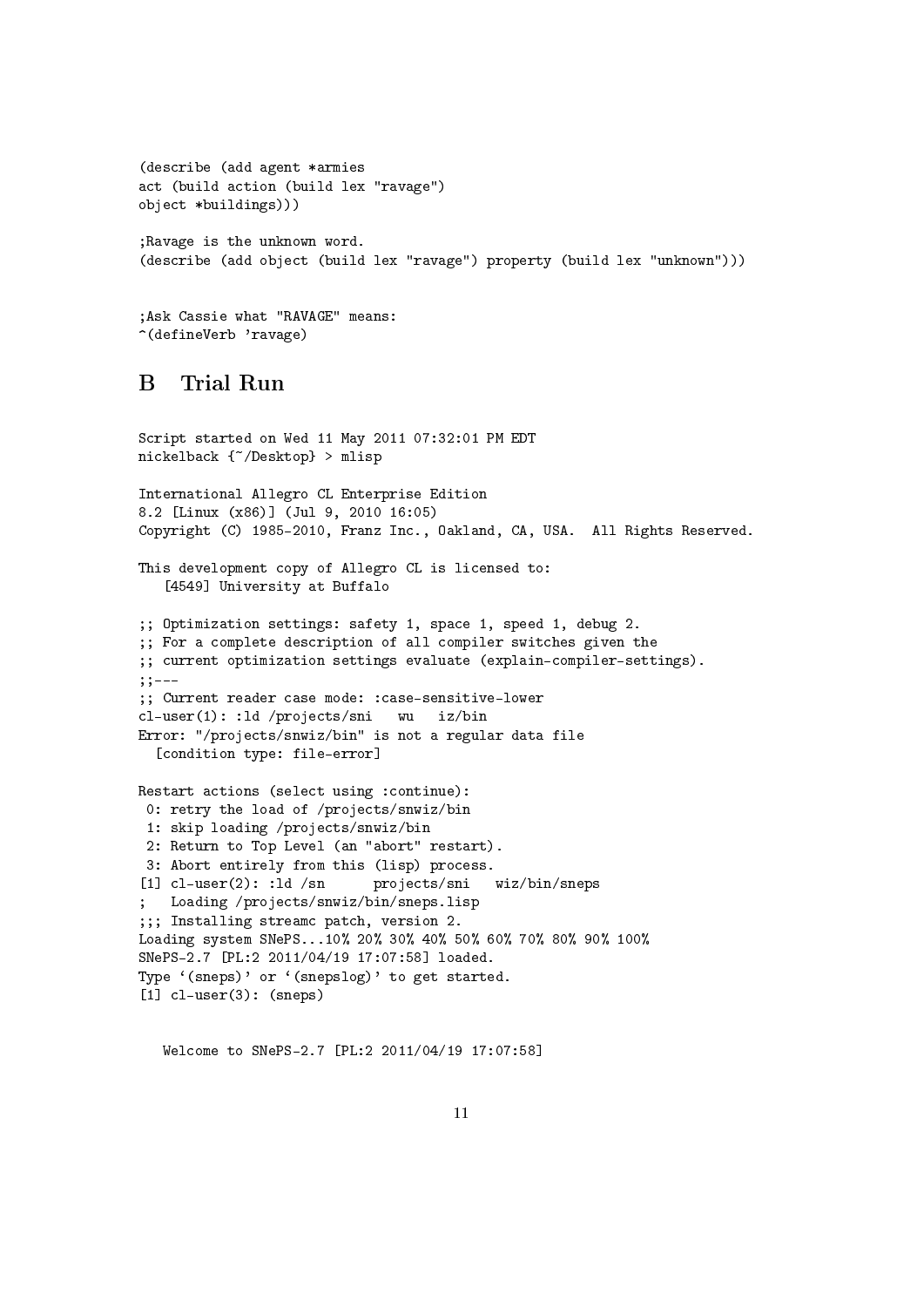Copyright (C) 1984--2010 by Research Foundation of State University of New York. SNePS comes with ABSOLUTELY NO WARRANTY! Type '(copyright)' for detailed copyright information. Type '(demo)' for a list of example applications. 5/11/2011 19:32:28 \* (demo "AREEAMOSTOFI-RAVAGE-DEMO.txt") File /home/csdue/areeamos/Desktop/AREEAMOSTOFI-RAVAGE-DEMO.txt is now the source of input. CPU time : 0.00 \* ; ================================================================ ; FILENAME: AREEAMOSTOFI-RAVAGE-DEMO.txt ; DATE: 4/26/2011 ; PROGRAMMER: Areea Mostofi ; Using the Becker Verb Algorithm ; Lines beginning with a semi-colon are comments. ; Lines beginning with "^" are Lisp commands. ; All other lines are SNePSUL commands. ; ; To use this file: run SNePs; at the SNePS prompt (\*), type: ; ; (demo "AREEAMOSTOFI-RAVAGE-DEMO" :av) ; ; Make sure all necessary files are in the current working directory ; or else use full path names. ;================================================== ; Turn off inference tracing. ; This is optional; if tracing is desired, then delete this. ;^(setq snip:\*infertrace\* nil) ;Loading of the (default) appropriate definition algorithm: ;Not use because of ambiguity of output. ;(load "/projects/rapaport/CVA/STN2/defun\_verb.cl") ;Loading of Becker's Verb Algorithm  $\hat{\mathcal{C}}$ --> load "/projects/rapaport/CVA/verbalgorithm3.1/defun\_verb.cl") ; Loading /projects/rapaport/CVA/verbalgorithm3.1/defun\_verb.cl ; Loading /projects/rapaport/CVA/verbalgorithm3.1/DataCollection.cl ; Loading /projects/rapaport/CVA/verbalgorithm3.1/DataProcessing.cl t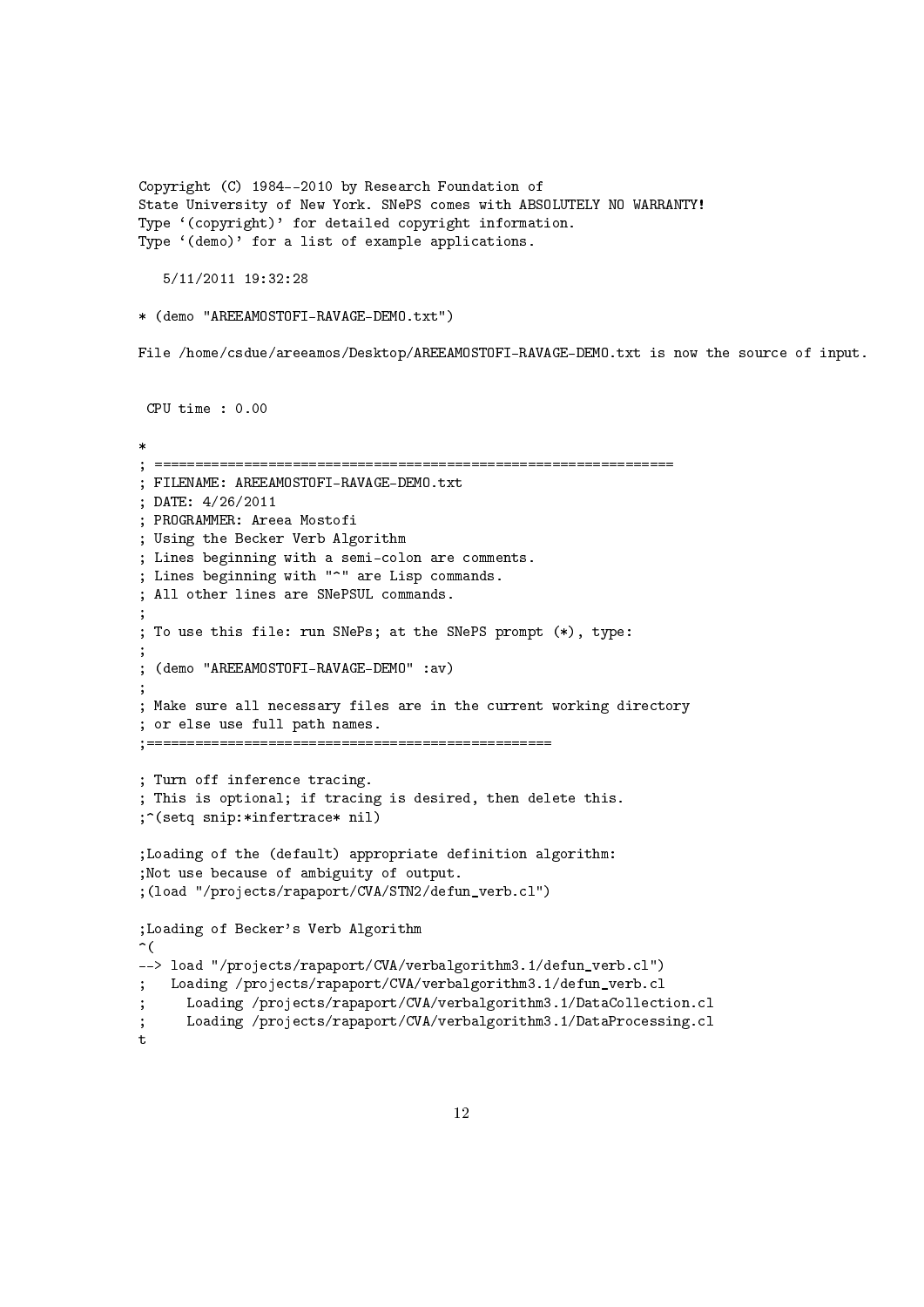```
CPU time : 0.01
*
;Clear the SNePS network:
(resetnet t)
Net reset
 CPU time : 0.00
*
; Optional:
; UNCOMMENT THE FOLLOWING CODE TO TURN FORWARD INFERENCING ON:
;
; ;enter the "snip" package:
; ^(in-package snip)
;
; ;turn on full forward inferencing:
; ^(defun broadcast-one-report (represent)
; (let (anysent)
   (do.chset (ch *OUTGOING-CHANNEL* anysent)
      (when (isopen.ch ch)
      (setq anysent
   (of (try-to-send-report represent ch)
; anysent)))))
; nil)
; ;re-enter the "sneps package:
\hat{\mathcal{C}}--> in-package sneps)
#<The sneps package>
 CPU time : 0.00
*
; load all pre-defined relations:
; NB: If "intext" causes a "nil not of expected type" error,
; then comment-out the "intext" command and then
; uncomment & use the load command below instead
;^(load "/projects/rapaport/CVA/STN2/demos/rels")
;(intext "/projects/rapaport/CVA/STN2/demos/rels")
```
;loading of Becker's Relations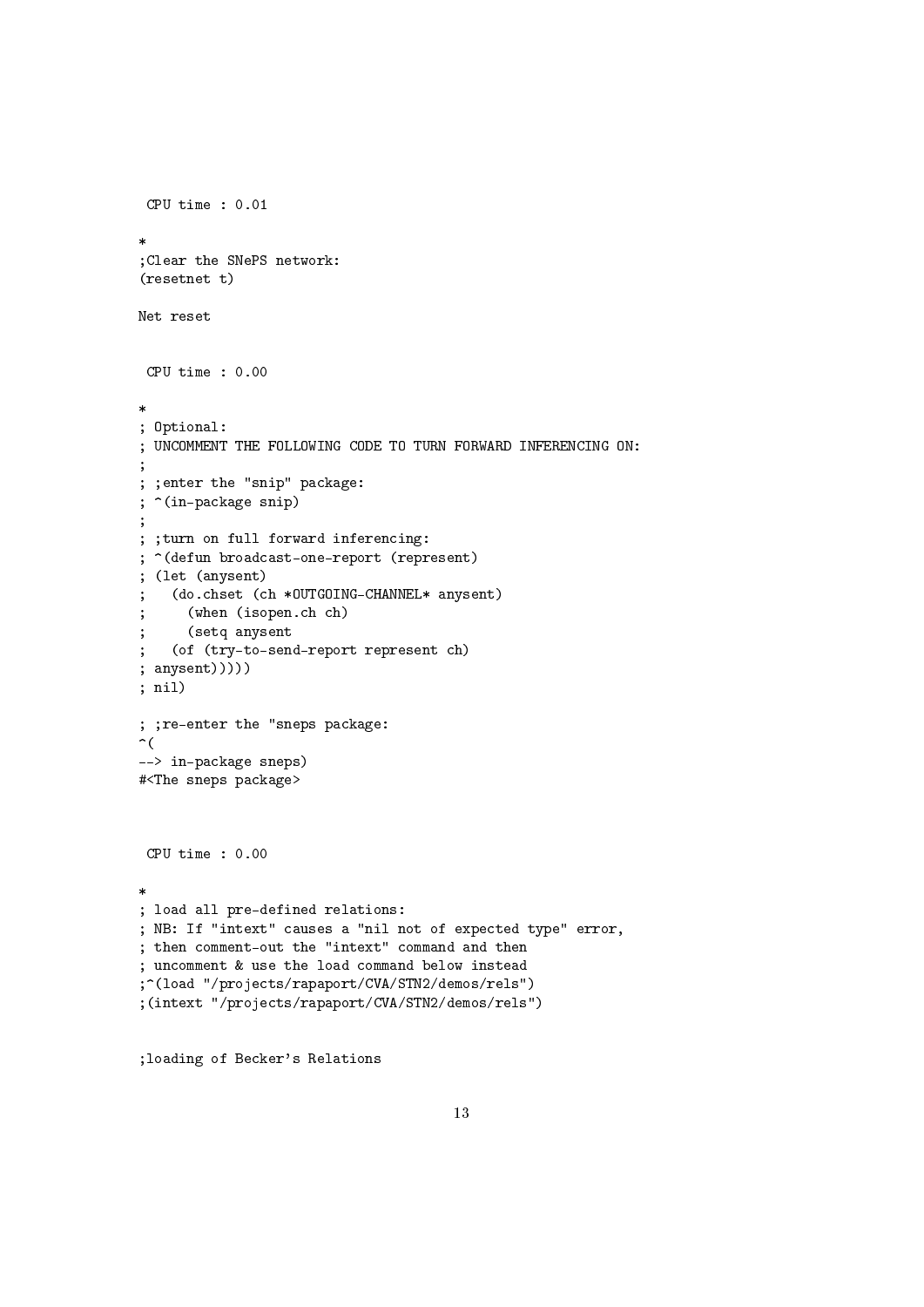```
\hat{\mathcal{L}}--> load "/projects/rapaport/CVA/verbalgorithm3.1/rels")
; Loading /projects/rapaport/CVA/verbalgorithm3.1/rels
act is already defined.
action is already defined.
 object1 is already defined.
object2 is already defined.
 effect is already defined.
t
CPU time : 0.01
*
; load all pre-defined path definitions:
;(intext "/projects/rapaport/CVA/mkb3.CVA/paths/paths")
;^(load "/projects/rapaport/CVA/mkb3.CVA/paths/paths")
;loading of Becker's
\hat{\mathcal{L}}--> load "/projects/rapaport/CVA/verbalgorithm3.1/paths")
; Loading /projects/rapaport/CVA/verbalgorithm3.1/paths
before implied by the path (compose before
                             (kstar (compose after- ! before)))
before- implied by the path (compose (kstar (compose before- ! after))
                             before-)
after implied by the path (compose after
                            (kstar (compose before- ! after)))
after- implied by the path (compose (kstar (compose after- ! before))
                             after-)
sub1 implied by the path (compose object1- superclass- ! subclass
                           superclass- ! subclass)
sub1- implied by the path (compose subclass- ! superclass subclass- !
                           superclass object1)
super1 implied by the path (compose superclass subclass- ! superclass
                            object1- ! object2)
super1- implied by the path (compose object2- ! object1 superclass- !
                             subclass superclass-)
superclass implied by the path (or superclass super1)
superclass- implied by the path (or superclass- super1-)
t
CPU time : 0.00
```
\* ;BACKGROUND KNOWLEDGE: ;====================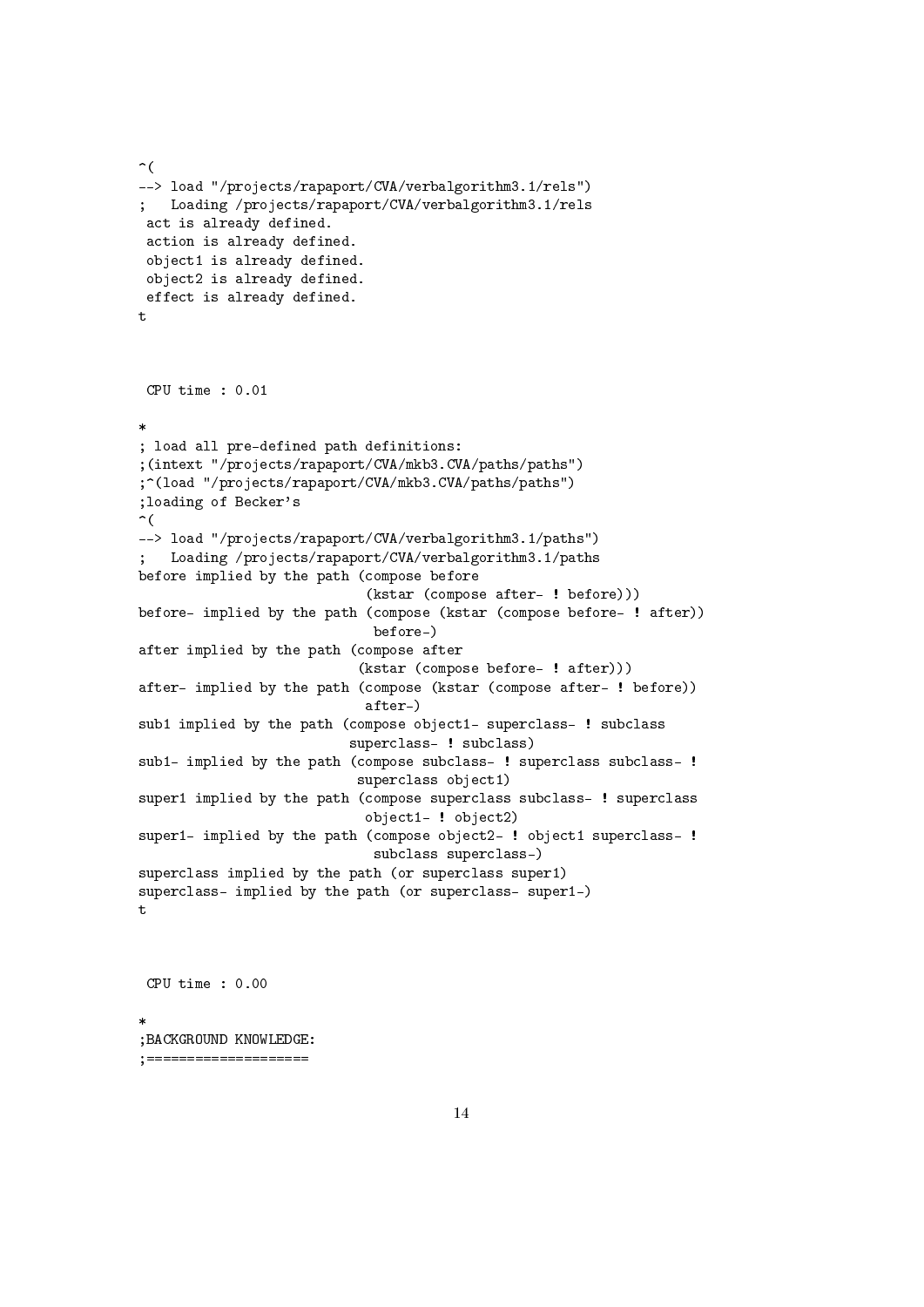```
;Invading armies destroy public buildings
(describe (assert member #armies class (build lex "Invading Armies")))
(m2! (class (m1 (lex Invading Armies))) (member b1))
(m2!)
CPU time : 0.00
* (describe (assert member #buildings class (build lex "public buildings")))
(m4! (class (m3 (lex public buildings))) (member b2))
(m4!)
CPU time : 0.00
* (describe (assert agent *armies act (build action (build lex "destroy") object (*buildings))))
(m7! (act (m6 (action (m5 (lex destroy))) (object b2))) (agent b1))
(m7!)
CPU time : 0.00
*
;RULE:
;For all x, y, act1, act2 IF x does act1 to y and x does act 2 to y and act2 is unknown
;THEN IF x does act2 to y THEN x does act1 to y.
(describe (assert forall ($x $y $act1 $act2)
&ant((build agent *x act (build action *act1 object *y))
(build agent *x act (build action *act2 object *y))
(build object *act2 property (build lex "unknown")))
cq (build ant (build agent *x act (build action *act2 object *y))
cq(build agent *x act (build action *act1 object *y)))))
(m9! (forall v4 v3 v2 v1)
 (&ant (p5 (object v4) (property (m8 (lex unknown))))
  (p4 (act (p3 (action v4) (object v2))) (agent v1))
  (p2 (act (p1 (action v3) (object v2))) (agent v1)))
 (cq (p6 (ant (p4)) (cq (p2)))))
(m9!)
CPU time : 0.00
```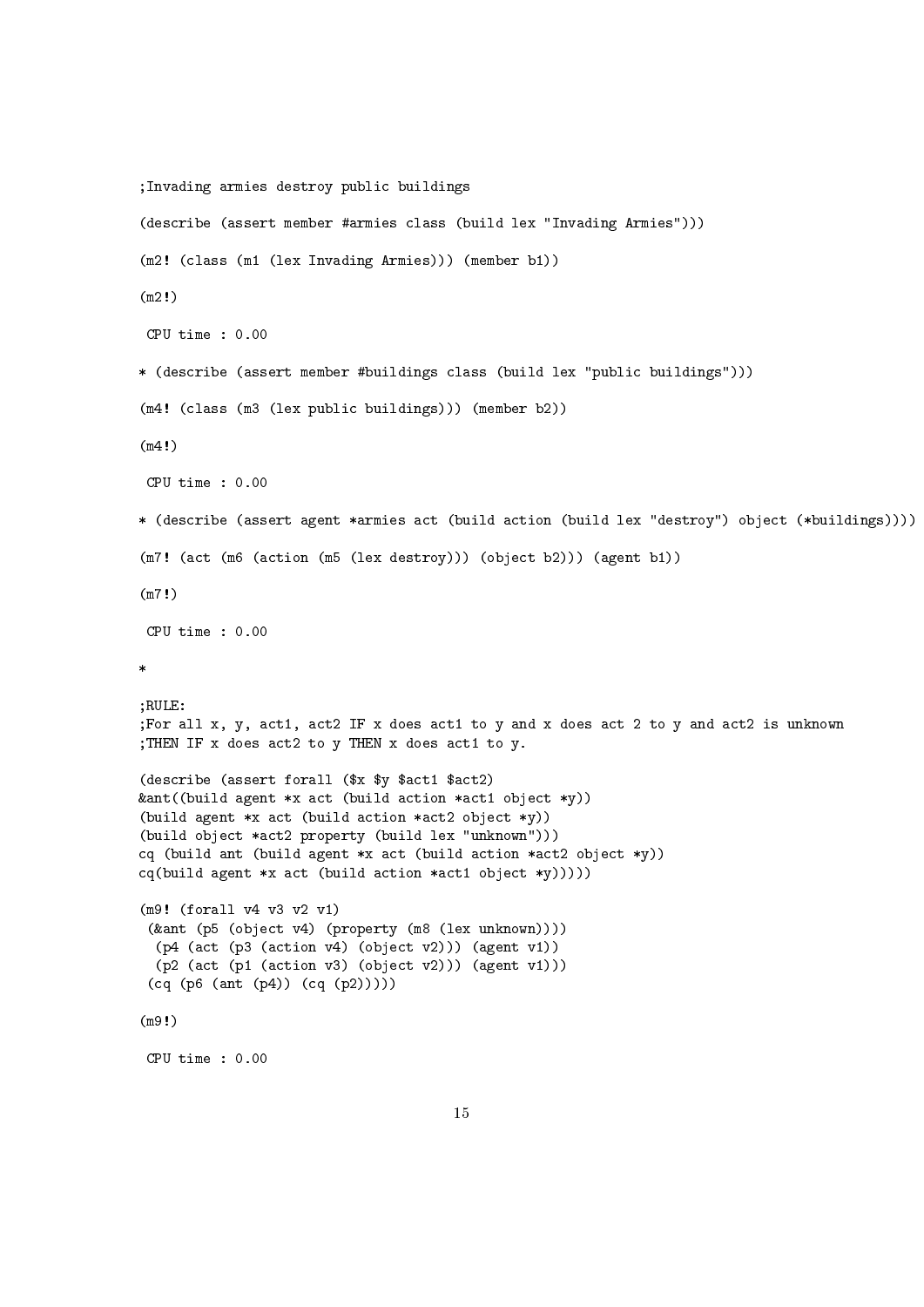```
;CASSIE READS THE PASSAGE:
;=========================
;Invading armies ravage public buildings.
(describe (add agent *armies
act (build action (build lex "ravage")
object *buildings)))
(m12! (act (m11 (action (m10 (lex ravage))) (object b2))) (agent b1))
(m7! (act (m6 (action (m5 (lex destroy))) (object b2))) (agent b1))
(m12! m7!)
CPU time : 0.00
*
;Ravage is the unknown word.
(describe (add object (build lex "ravage") property (build lex "unknown")))
(m15!
 (ant
  (m12! (act (m11 (action (m10 (lex ravage))) (object b2)))
   (agent b1)))
 (cq
  (m7! (act (m6 (action (m5 (lex destroy))) (object b2))) (agent b1))))
(m13! (object (m10)) (property (m8 (lex unknown))))
(m15! m13! m7!)
 CPU time : 0.00
*
;Ask Cassie what "RAVAGE" means:
\hat{\mathcal{C}}--> defineVerb 'ravage)
 verb:
       lex: ravage;
       property: unknown;
       similar action: (destroy)
       effect: (destroy)
       transitivity: (transitive)
nil
```
\*